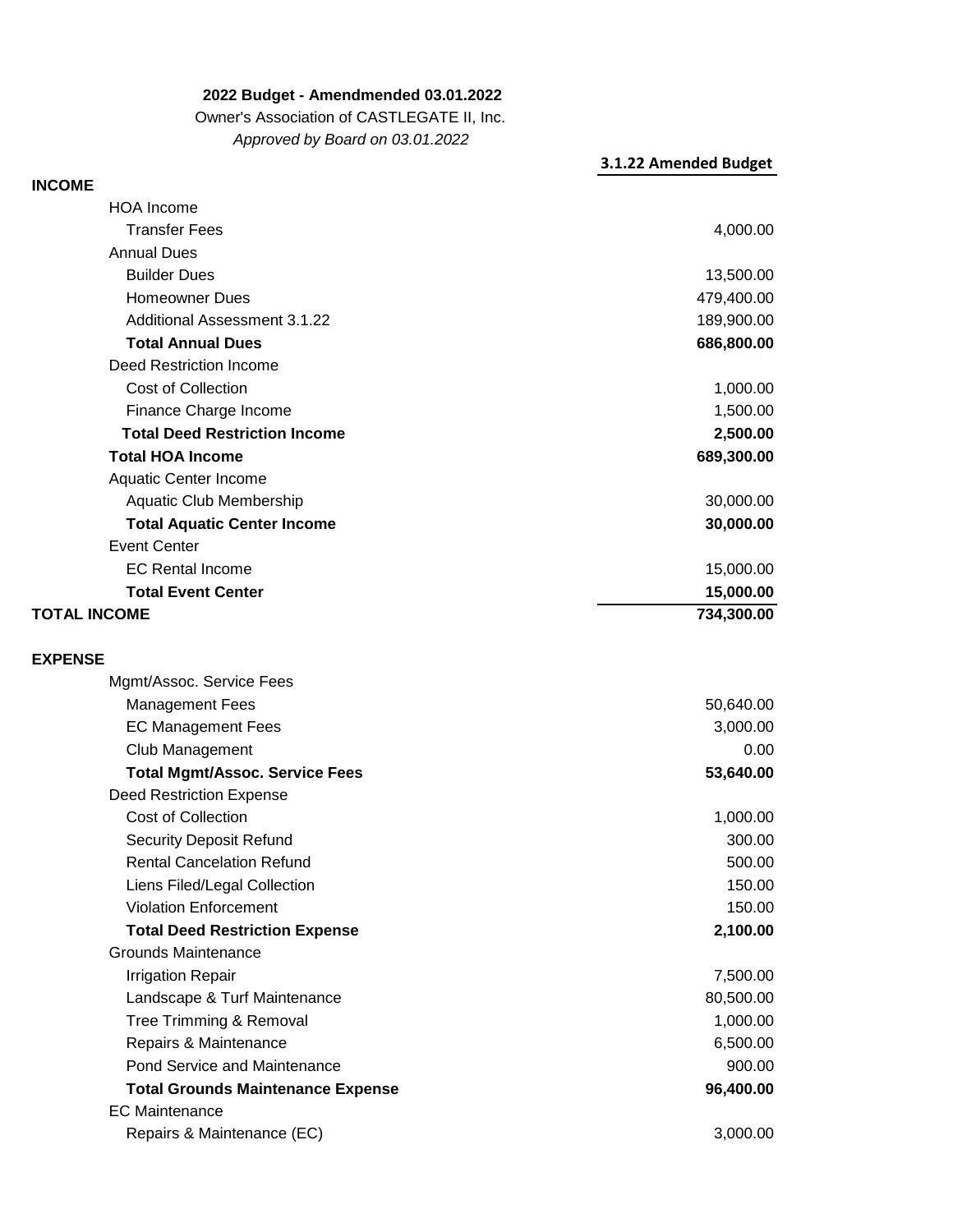| Janitorial (EC)                                | 2,000.00   |
|------------------------------------------------|------------|
| <b>Event Center Supplies</b>                   | 1,000.00   |
| <b>Total EC Maintenance</b>                    | 6,000.00   |
| <b>AC Maintenance</b>                          |            |
| Repairs & Maintenance (AC)                     | 150,000.00 |
| Janitorial (AC)                                | 3,500.00   |
| <b>Aquatic Center Supplies</b>                 | 1,500.00   |
| Pool Cleaning                                  |            |
| <b>Summer Pool Cleaning</b>                    | 15,000.00  |
| <b>Winter Pool Cleaning</b>                    | 5,000.00   |
| <b>Total AC Maintenance</b>                    | 175,000.00 |
| <b>Insurance Expense</b>                       |            |
| <b>Commercial Property</b>                     | 7,500.00   |
| <b>General Liability</b>                       | 2,500.00   |
| <b>Directors &amp; Officers</b>                | 2,000.00   |
| <b>Workers Compensation</b>                    | 0.00       |
| <b>Total Insurance Expense</b>                 | 12,000.00  |
| Legal and Other Professional Fees              |            |
| <b>Accounting Fees</b>                         | 1,000.00   |
| <b>Legal Fees</b>                              | 185,000.00 |
| <b>Total Legal and Other Professional Fees</b> | 186,000.00 |
| <b>Taxes Expense</b>                           |            |
| <b>Property Taxes</b>                          | 100.00     |
| <b>Total Taxes Expense</b>                     | 100.00     |
| <b>Utilities Expense</b>                       |            |
| Electric                                       | 15,000.00  |
| Sprinkler                                      | 15,000.00  |
| Sewage                                         | 500.00     |
| <b>General Property Utilities</b>              | 30,500.00  |
| <b>Aquatic Center Utilities</b>                |            |
| Electric (AC)                                  | 8,000.00   |
| Internet & Phone (AC)                          | 2,000.00   |
| Sanitation (AC)                                | 500.00     |
| Sprinkler (AC)                                 | 750.00     |
| Water & Sewage (AC)                            | 3,000.00   |
| <b>Total Aquatic Center Utilities</b>          | 14,250.00  |
| <b>Event Center Utilities</b>                  |            |
| Electric (EC)                                  | 4,000.00   |
| Internet & Telephone (EC)                      | 2,000.00   |
| Sanitation (EC)                                | 700.00     |
| Sprinkler (EC)                                 | 750.00     |
| Water & Sewage (EC)                            | 750.00     |
| <b>Total Event Center Utilities</b>            | 8,200.00   |
| <b>Total Utilities Expense</b>                 | 52,950.00  |
| Alarm/Security                                 |            |
| <b>Aquatic Security System</b>                 | 1,800.00   |
| <b>Event Center Alarm/Security</b>             |            |